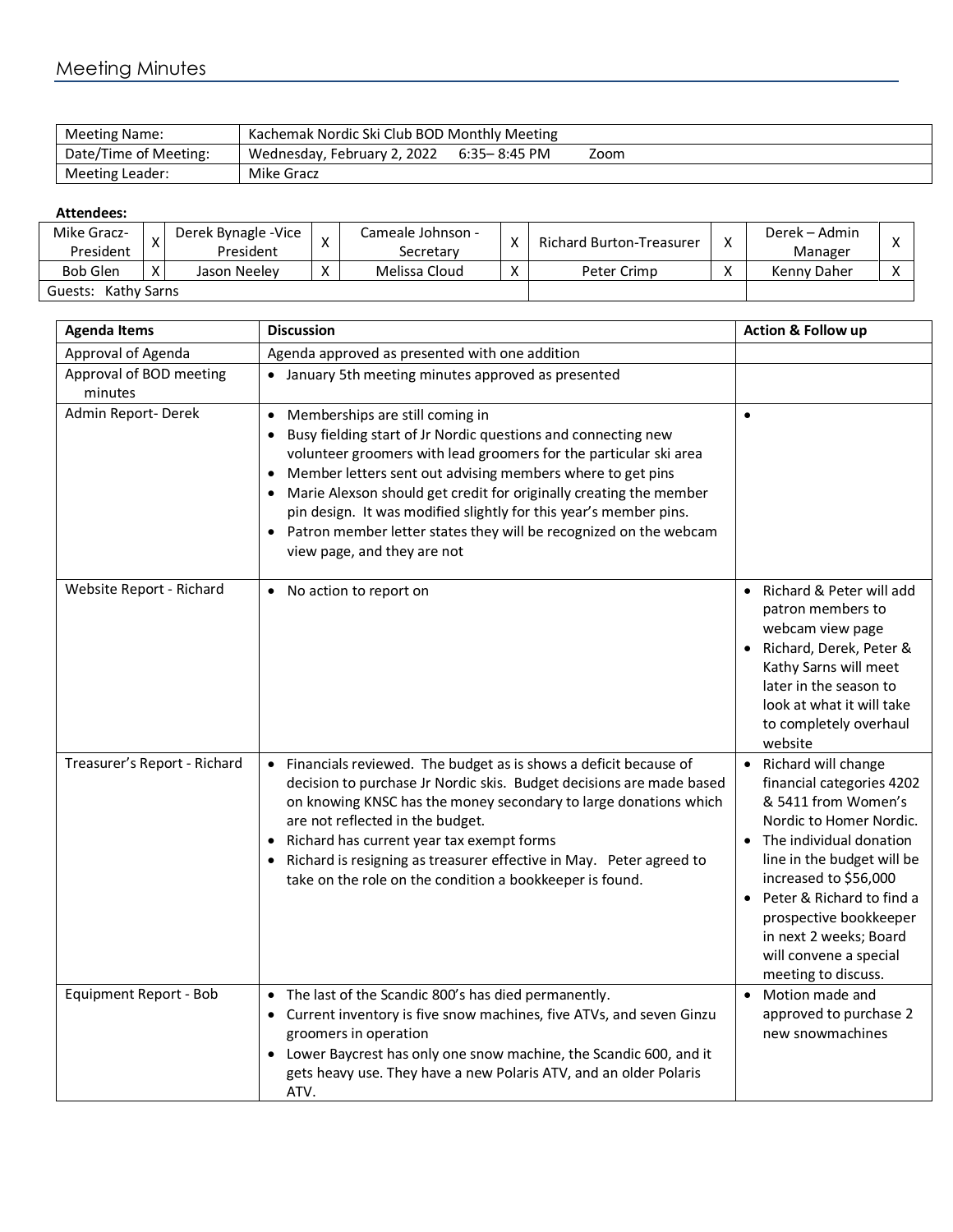|                                        | Lookout is now down to one snow machine, the newest Skidoo<br>Expedition 900. They have a new Polaris ATV, and an older Polaris<br>ATV.<br>McNeil has two newer Scandic 900s and one high mileage Polaris<br>ATV. If the high mileage ATV dies, we'll probably move the older ATV<br>from Lookout to McNeil.<br>Sunset has one Scandic 900. It is used for the Marathon Trail as well<br>as the Sunset Loop. Some of the groomers also generously use their<br>personal machines on the Marathon Trail.<br>• The most pressing need is for two snow machines: one for Lookout<br>and one for Lower Baycrest. Skidoo will start taking orders February<br>14 <sup>th</sup> and stop as soon as their production limits are reached. Each<br>requires a \$500 deposit with the balance paid on delivery. Final<br>pricing and model specs will also come out on February 14 <sup>th</sup> . |                                                                                                                                                                                                                                                                      |
|----------------------------------------|-------------------------------------------------------------------------------------------------------------------------------------------------------------------------------------------------------------------------------------------------------------------------------------------------------------------------------------------------------------------------------------------------------------------------------------------------------------------------------------------------------------------------------------------------------------------------------------------------------------------------------------------------------------------------------------------------------------------------------------------------------------------------------------------------------------------------------------------------------------------------------------------|----------------------------------------------------------------------------------------------------------------------------------------------------------------------------------------------------------------------------------------------------------------------|
| President's Report - Mike              | Grooming Insurance - has not been purchased<br>$\bullet$<br>Most nonprofits have Board & Directors liability insurance; KNSC<br>does not and probably should<br>Rotary presentation - they have requested a formal 25min or so<br>presentation at one of their meetings<br>• Youth Advisory Committee (YAC) \$1000 Grant - will be used to<br>purchase High School ski team equipment<br>KNSC photo collection - KNSC does not have a collection of photos;<br>$\bullet$<br>everyone is encouraged to take more photos for KNSC to use for<br>presentations, publications, etc                                                                                                                                                                                                                                                                                                            | Mike will have a<br>$\bullet$<br>grooming insurance<br>policy by next meeting<br>Kenny to bring Board &<br>Directors liability<br>insurance information<br>back to Board at next<br>meeting<br>Mike will do Rotary<br>$\bullet$<br>presentation sometime<br>in April |
| City of Homer grant - Peter            | KNSC received \$2000 last year. Instead of asking for general funds<br>$\bullet$<br>the focus will be on maximizing the potential for what we can get<br>by using the slogan "Skis for Kids" as KNSC is spending > \$19,000 on<br>skis for kids in the Homer community. KNSC serves a much larger<br>percentage of kids in Jr Nordic than other communities.                                                                                                                                                                                                                                                                                                                                                                                                                                                                                                                              | Peter will apply for a<br>$\bullet$<br>City of Homer grant                                                                                                                                                                                                           |
| Junior Nordic Program -<br>Kathy Sarns | The potential for getting some money from Cross Country Alaska<br>$\bullet$<br>for Jr Nordic is still pending<br>A neck gaiter will be given to everyone who coaches; a wind jacket<br>$\bullet$<br>will be given to anyone who coaches for at least 3 sessions. They<br>won't arrive until after Jr Nordic is over.<br>The first Jr Nordic session was Saturday, 1/29. For a variety of<br>٠<br>reasons, only about half of the participants signed up showed up at<br>each venue.                                                                                                                                                                                                                                                                                                                                                                                                       | $\bullet$                                                                                                                                                                                                                                                            |
| Events                                 | Both the High School Gala dinner and Wine & Cheese events have<br>$\bullet$<br>been cancelled. A temporary liquor license for these events is not<br>being pursued.<br>Marathon - Deland Anderson has agreed to coordinate this year. It<br>$\bullet$<br>will take place March 19th.                                                                                                                                                                                                                                                                                                                                                                                                                                                                                                                                                                                                      | Derek will set up online<br>$\bullet$<br>registration for<br>Marathon and<br>advertise to the skiing<br>community<br>Porta Pottis will be<br>$\bullet$<br>rented for the start &<br>finish areas                                                                     |
| Eveline/McNeil Report -<br>Cameale     | Eveline $1^{st}$ day ski event on January $8^{th}$ had @50 attendees.<br>$\bullet$<br>A sign has been put up at the trail counter identifying it as a<br>$\bullet$<br>counter, NOT a camera to deter folks from damaging it.<br>New 2022 Eveline flower booklets have been designed and printed<br>$\bullet$<br>on waterproof paper. Now that it is in a booklet format, annual<br>updates should be a simple process. Most of the printing costs                                                                                                                                                                                                                                                                                                                                                                                                                                         | Kenny to put up dog<br>$\bullet$<br>donation sign at Eveline                                                                                                                                                                                                         |